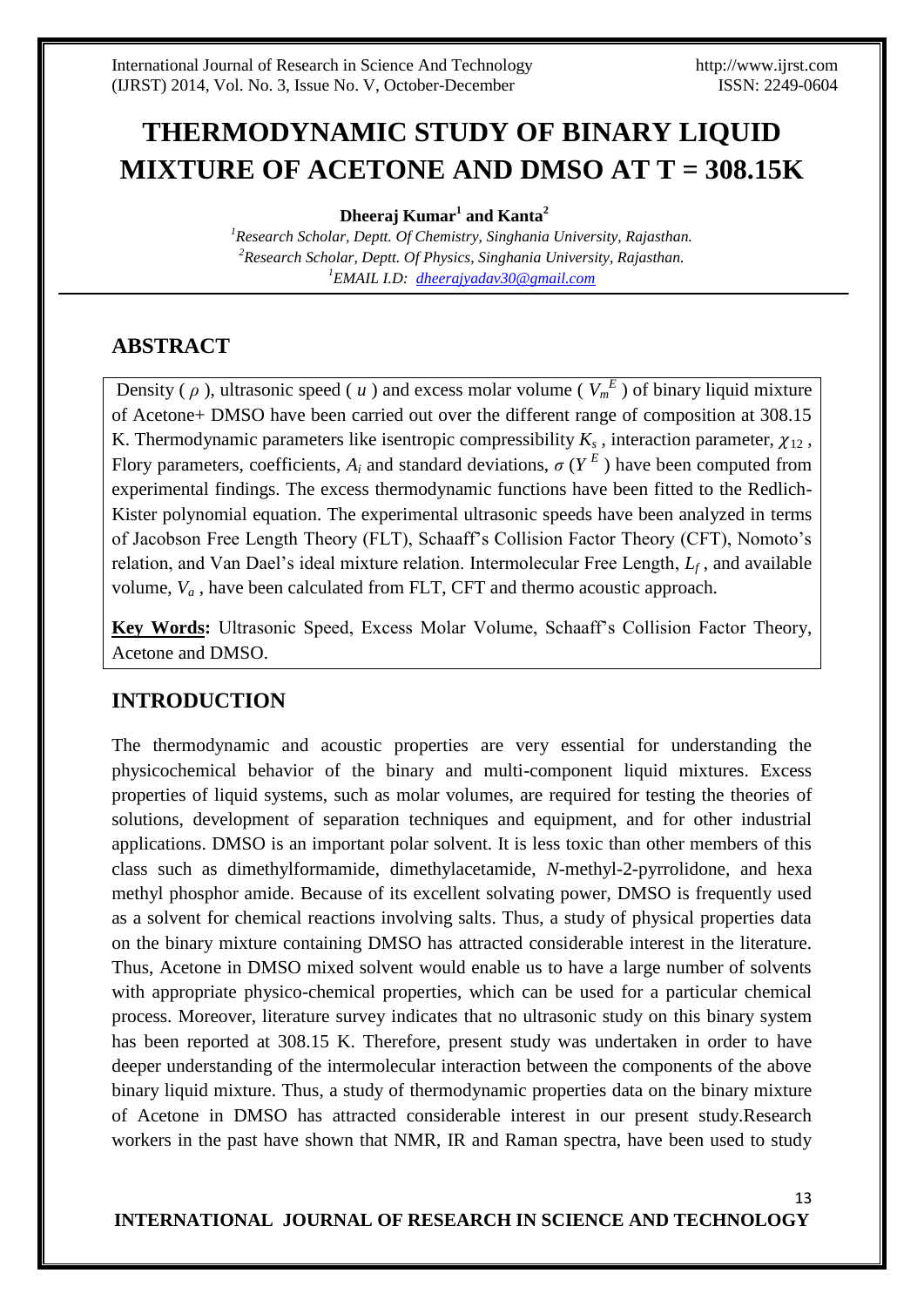International Journal of Research in Science And Technology http://www.ijrst.com (IJRST) 2014, Vol. No. 3, Issue No. V, October-December ISSN: 2249-0604

14

molecular interactions. The velocity measurement of the propagation of ultrasonic waves and their absorption has already been found to be useful in the study of molecular interactions for inorganic, organic and organo-metallic binary systems. Likewise, researchers have also employed ultrasonic measurements to look into the important consequences of ion-solvent interactions for the structure of electrolytic solutions. References related to the field of medicine, whereas references based on studies on emulsions micro emulsions, polymer surfactants interactions and ultrasonic destruction of surfactants are only a few cases to suggest versatility of the technique.

# **REVIEW OF LITERATURE**

In the literature of physical chemistry, the thermodynamic properties of liquids and liquid mixtures constitute an important area of research. The study of liquids and liquid mixtures has been exhaustive since the pioneering work of Vander Waal`s around 1887, who suggested that the shape of the liquid molecules determine the intermolecular interactions. The first few issues of the "Zeitschrift Fur Physikalische Chemie" 90 years ago devoted large fractions of their pages to the experimental and theoretical studies on the equilibrium properties of liquid mixtures. Since then, numerous research articles dealing with such studies have been published. This publication covered in textbooks, reviews and monographs.



**Figure 1. Molecular structure of Acetone and DMSO**

## **MATERIAL AND METHOD**

**Table 1 Values of Parameters** *A<sup>j</sup>* **of the Redlich-Kister polynomial equation and**   $\textbf{corresponding standard deviations, } \sigma\ \Box k_{s}^{\ E}\ \Box \textbf{for the binary}$ 

**liquid mixture at 308.15 K.**  $A_0$  *A*<sub>1</sub> *A*<sub>2</sub> *A*<sub>3</sub> *σ*  $\Box k_s$  $\stackrel{E}{\Box}$   $(T \, Pa^{\Box\, 1}\,)$  **DMSO + Acetone** 77.5 -38.20 9.20 -13.90 0.10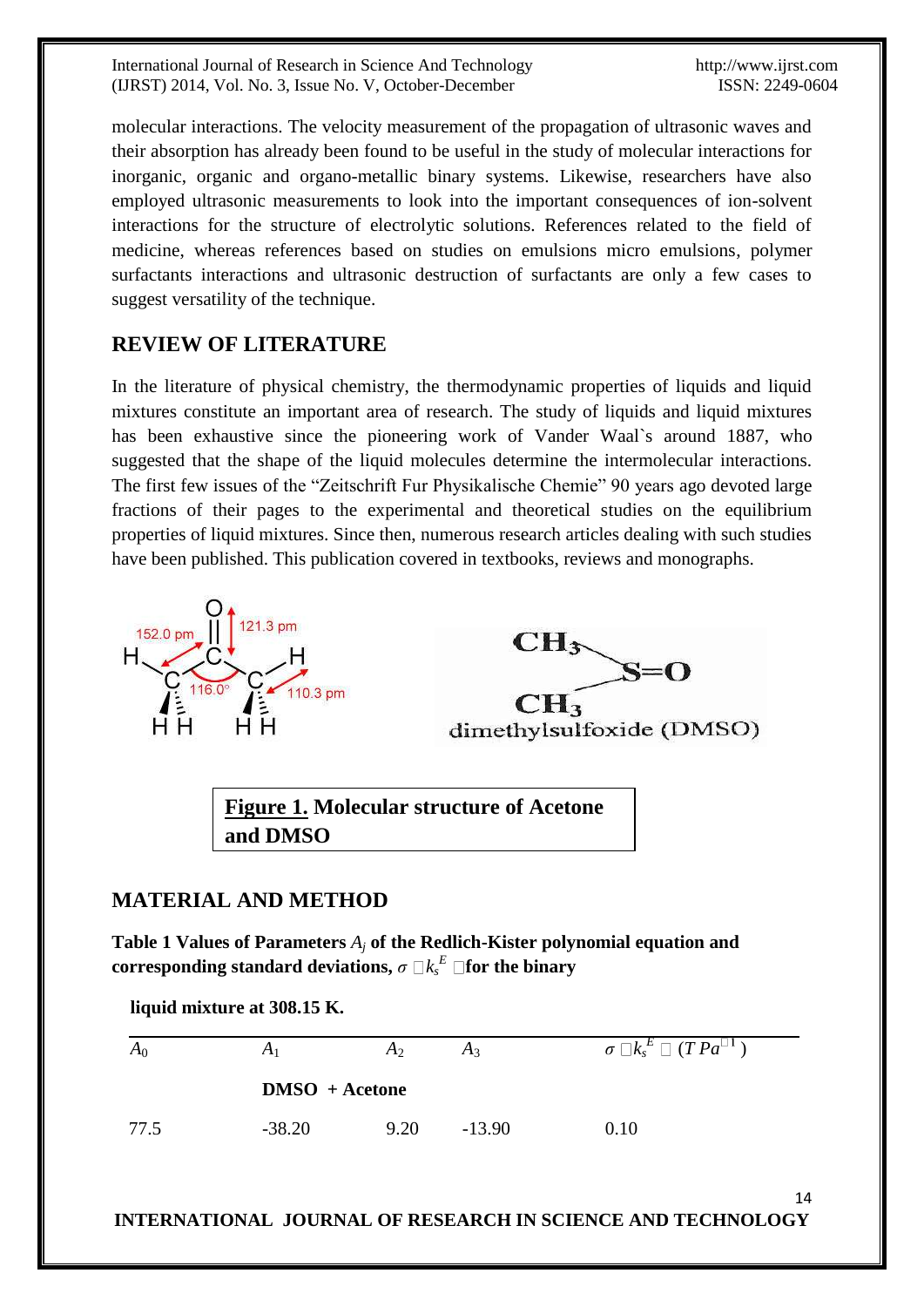DMSO was procured from Fischer Scientific Ltd. and was further purified by the methods given in Vogel text book of practical organic chemistry. Prior to the experimental measurements, both the organic liquids were stored in dark bottles over 0.4 nm molecular sieves to reduce water content and were partially degassed with a vacuum pump under nitrogen atmosphere. The purities of all the samples determined by chromatographic analysis were better than 0.996 on a molar basis. Binary mixtures are prepared by mixing appropriate volumes of the liquid component in the specially designed glass bottles with air tight Teflon coated caps. The thermodynamic properties are measured on the same day immediately after preparing each composition. The uncertainty in mole fraction is  $\pm 0.0001$ . A multi frequency digital micrometer reading ultrasonic interferometer (M-81, Mittal Enterprises, New Delhi) operating at 1, 2, 3 and 4 MHz was used to measure the ultrasonic velocity of the Binary liquid mixtures (with an uncertainty of  $\pm$  0.3%) at a constant temperature of 308.15 K by using a digital constant temperature water bath. The temperature stability is maintained within  $\pm$  0.001 K by circulating thermo stated water around the cell with a circulating pump. In order to minimize the uncertainty of the measurement, several maxima are allowed to pass and their number (fifty) is counted. All maxima are recorded with the highest swing of the needle on the micrometer scale. The total distance, *d* (cm) moved by the reflector is given by  $d = n\lambda/2$  where  $\lambda$  is the Wavelength. The frequency, v, of the crystal being accurately known (2.0 MHz), the speed of sound, *u*, in ms<sup>-1</sup> is calculated by using the relation  $u = \lambda v$ . Excess molar Volume, $V_m^E$ , was calculated by specially designed double limbed glass dilatometer fitted with a micro capillary  $(\pm 0.01 \text{ cm})$  in the centre. The density of solutions was measured by a double arm pyknometer of 10 ml bulb capacity and a Capillary of an internal diameter of about 1.0 mm. The mark of the stem was calibrated by double distilled water (conductivity less than  $1\times10^{-6}$  ohm<sup>-1</sup> cm<sup>-1</sup>) with 0.9970 and 0.9940 g cm<sup>-3</sup> as its density at 298.15 K and 308.15 K, respectively and Acetone with buoyancy corrected. The accuracy of the density results was  $\pm$  0.0001 (g cm<sup>-3</sup>). Before each series of measurements, the instrument was calibrated with triple distilled freshly degassed water. The accuracy of the density results was  $\pm$  0.00001 (g/cm<sup>3</sup>). Weight measurement were performed on a Mettler Toledo AB 135-S/FACT, single pan analytical balance, with a precision of 0.01 mg. The densities, and ultrasonic velocities, *u* , of the pure liquids were in good agreement with the values found in the literature and are presented in Table 1.

 **Table 2. Theoretical values of ultrasonic speed calculated from FLT, CFT, Nomoto's and Van Dael and Vangeel's ideal mixing relation and percentage error in calculated values for Acetone + DMSO.**

 $u \cdot (m/s)$  % error

15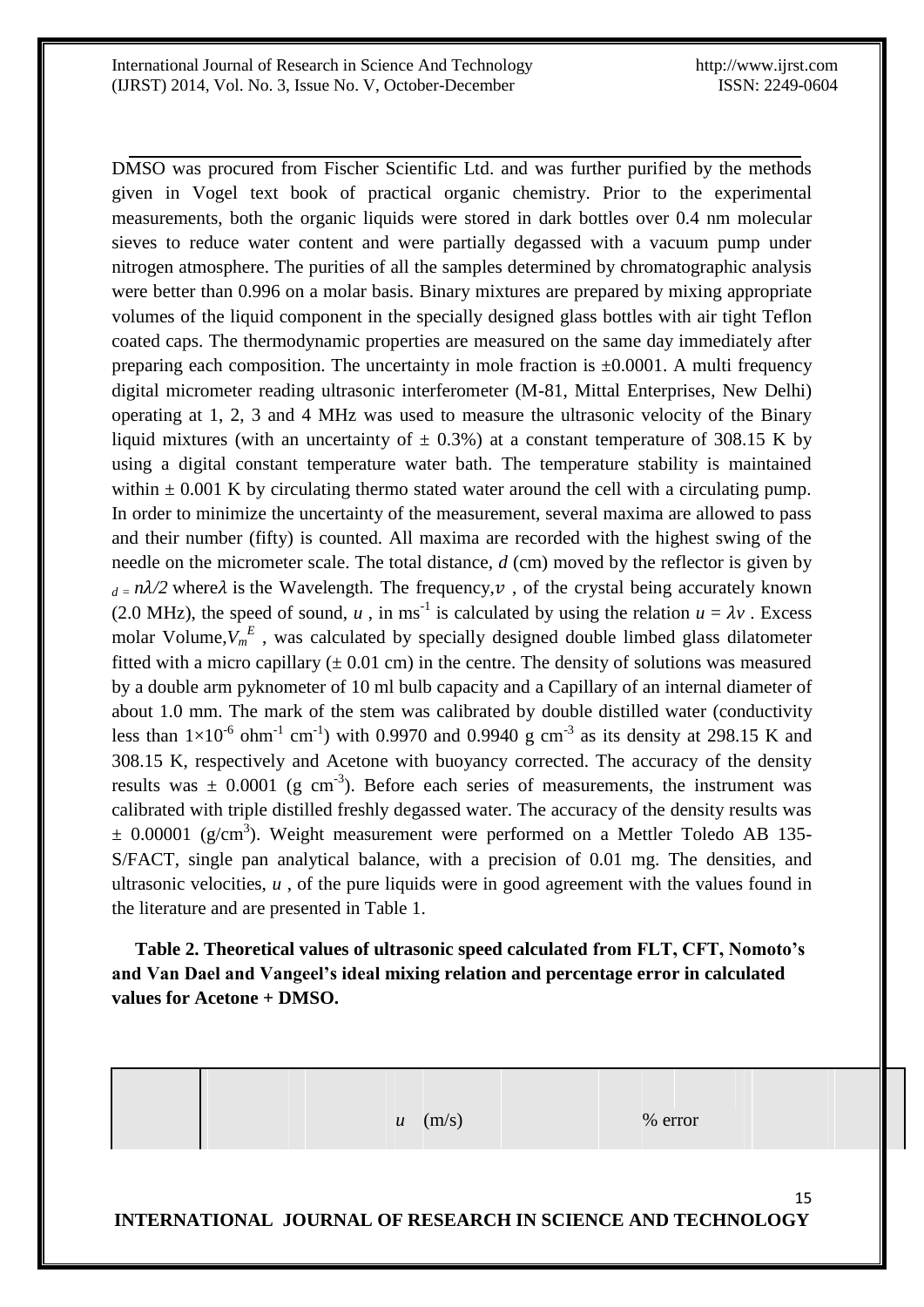| $X_1$       |            |            |            |           |            |            |            |                        |
|-------------|------------|------------|------------|-----------|------------|------------|------------|------------------------|
| <b>DMSO</b> | <b>FLT</b> | <b>CFT</b> | <b>NOM</b> | <b>VD</b> | <b>FLT</b> | <b>CFT</b> | <b>NOM</b> | $\mathbf{V}\mathbf{D}$ |
| 0.0000      | 1146.0     | 1146.0     | 1146.0     | 1146.0    | 0.00       | 0.00       | 0.00       | $0.00\,$               |
| 0.1150      | 1171.6     | 1173.9     | 1173.0     | 1173.2    | 2.28       | 0.48       | 0.12       | 0.09                   |
| 0.2262      | 1190.3     | 1193.3     | 1194.1     | 1194.4    | 4.48       | 0.82       | 0.10       | 0.55                   |
| 0.3338      | 1220.0     | 1225.4     | 1226.1     | 1226.0    | 5.30       | 0.93       | 0.06       | 0.00                   |
| 0.4380      | 1249.6     | 1254.9     | 1254.0     | 1254.2    | 5.76       | 0.86       | $0.00\,$   | 0.03                   |
| 0.5390      | 1288.8     | 1294.3     | 1295.2     | 1294.0    | 6.04       | $0.80\,$   | 0.10       | 0.1                    |
| 0.6368      | 1310.3     | 1313.4     | 1315.3     | 1315.6    | 5.91       | 0.71       | 0.15       | 0.22                   |
| 0.7371      | 1340.8     | 1344.9     | 1344.4     | 1344.5    | 4.86       | 0.42       | 0.19       | 0.25                   |

16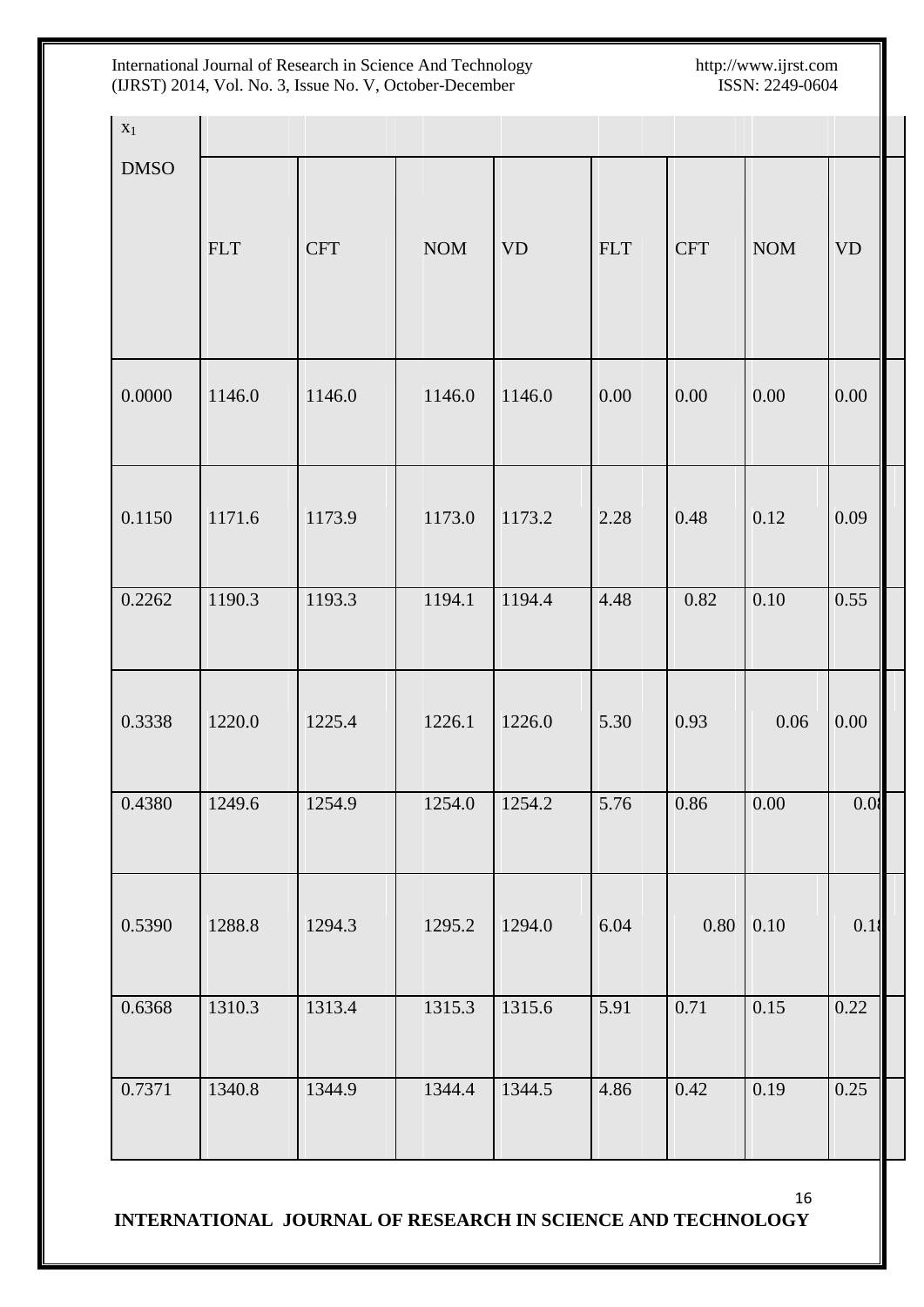| International Journal of Research in Science And Technology<br>(IJRST) 2014, Vol. No. 3, Issue No. V, October-December |        |        |        |        |      |      | http://www.ijrst.com<br>ISSN: 2249-0604 |      |  |  |
|------------------------------------------------------------------------------------------------------------------------|--------|--------|--------|--------|------|------|-----------------------------------------|------|--|--|
| 0.8238                                                                                                                 | 1371.1 | 1375.8 | 1375.4 | 1375.6 | 3.79 | 0.28 | 0.18                                    | 0.23 |  |  |
| 0.9132                                                                                                                 | 1403.3 | 1401.4 | 1401.3 | 1401.4 | 2.57 | 0.19 | 0.17                                    | 0.19 |  |  |
| 1.0000                                                                                                                 | 1445.0 | 1445.0 | 1445.0 | 1445.0 | 0.00 | 0.00 | 0.00                                    | 0.00 |  |  |

### **CONCULSION AND RESULT**

Density ( $\rho$ ), ultrasonic speed ( $u$ ) and molar excess volume ( $V_m^E$ ) of binary liquid mixture of Acetone + DMSO have been observed over the entire range of composition and at 308.15 K. From these experimental results, parameters such as deviation in isentropic compressibility,  $\Delta K_s$ , interaction parameter,  $\chi_{12}$ , Flory parameters, Coefficients  $A_i$ , standard deviations  $\sigma(Y^E)$  and molar sound velocity,  $R_m$ , have been estimated. The excess functions have been fitted to the Redlich-Kister polynomial equation. The experimental ultrasonic velocities have been analyzed in terms of Nomoto's relation, Van Dael's ideal mixture relation, Jacobson Free Length theory and Schaaff's Collision Factor theory. Intermolecular Free Length,  $L_f$ , and available volume,  $V_a$ , have been calculated from Jacobson Free Length theory, Schaaff`s Collision Factor theory, and Thermo acoustic Approach for binary liquid system of Acetone+ DMSO at 308.15 K. The observed negative values of  $\Delta K_s$  and excess molar volume  $V_m^E$  and positive values of  $\Delta u$  for these mixtures imply that the specific chemical dipole-dipole interactions between unlike molecules dominate over the physical dispersive interaction and dipole-dipole interaction between like molecules.

#### **REFERENCES**

- 1. B. Jacobson, Intermolecular free lengths in the liquid state; Adiabatic and isothermal compressibilities. *Acta Chim. Scand*, 1992, **6**, 1485-1497.
- 2. Internet, as per data provided in advanced Chemistry Development Inc, Adelaide Street, West Toronto-Ontario, Canada (2011).
- 3. S. Thirumaran M. Rajeswari, Acoustic studies on Binary liquid mixtures of some aromatic hydrocarbons with dimethyl sulphoxide (DMSO) at 303.15K. Archives of Physics Research, 2011, **2**(2), 149-156.

17